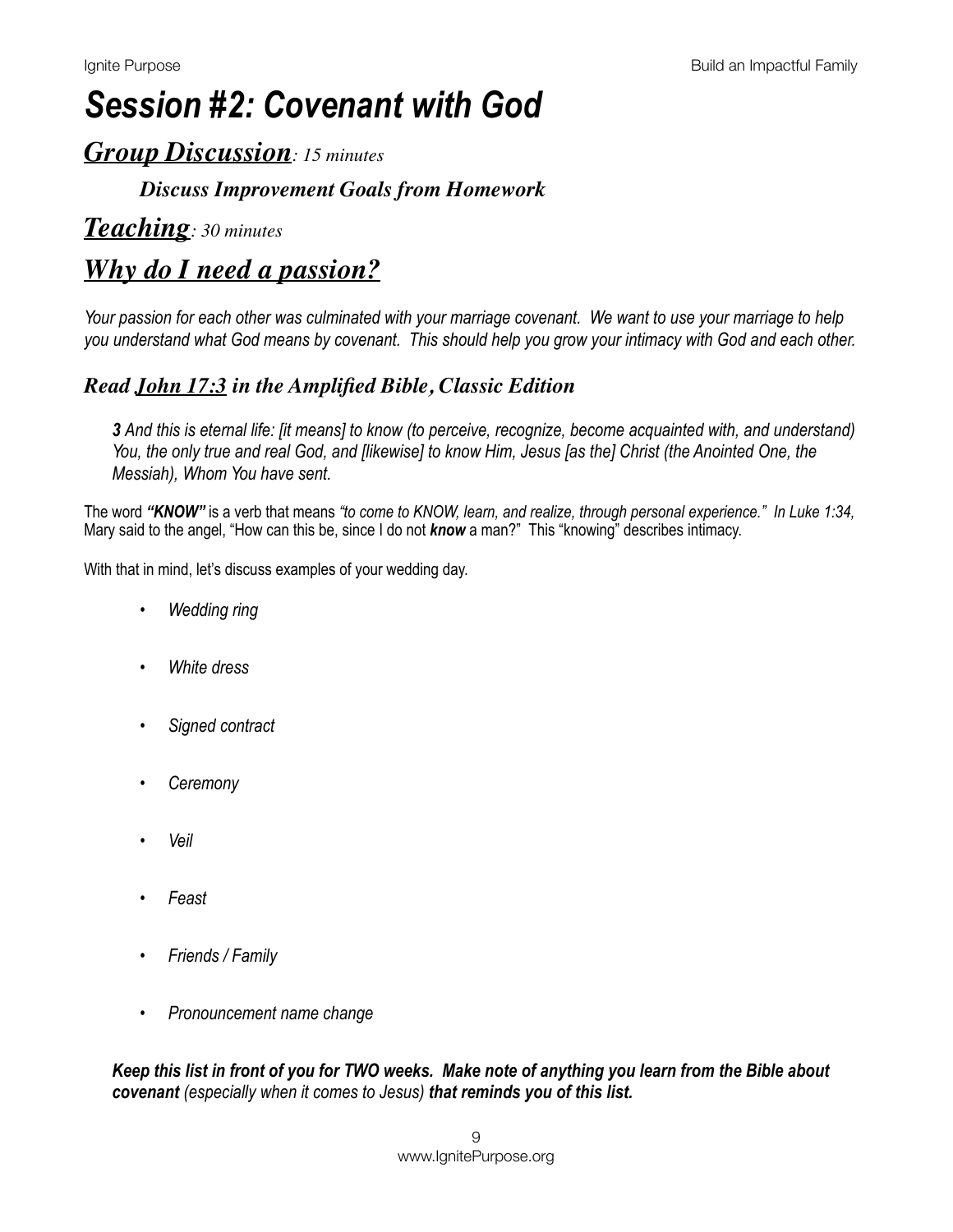# *What is covenant relationship in the Bible?*

*Just like our passion for our spouse started with a marriage covenant and focuses on a growing relationship, so too, our passion for God starts with a covenant relationship and is meant to grow as we get to know Him better. A covenant is a chosen relationship in which two parties make binding promises to each other and obligate themselves to one another. Most covenants have both conditional and unconditional elements, but not all. These covenant are usually accompanied by signs, sacrifices and solemn oaths, that seal the relationship with promises of blessings for keeping the covenant, and curses for breaking it.* 

#### *Biblical covenants:*

- *• Adamic: A seed (Son)*
- *• Noahic: Preservation Rainbow*
- *• Abrahamic: Land, seed, blessing Circumcision*
- *• Mosaic: The law Sabbath Rest*
- *• Davidic: One on the throne*
- *• New: Baptism Lord's Supper*

#### *Discuss:*

- *• Covenants with nations: A treaty or alliance.*
- *• Covenants with government and citizens: Constitution Laws we promise to obey.*
- *• Covenants with friends: A pledge, agreement or promise.*

*The theme of this study will revolve around these four covenants:* 

- *• Noahic*
- *• Abrahamic*
- *• Mosaic*
- *• New Covenant* 
	- ✴ *The Greek word for covenant is "diatheke" (contract or testament) which we will talk more about next week.*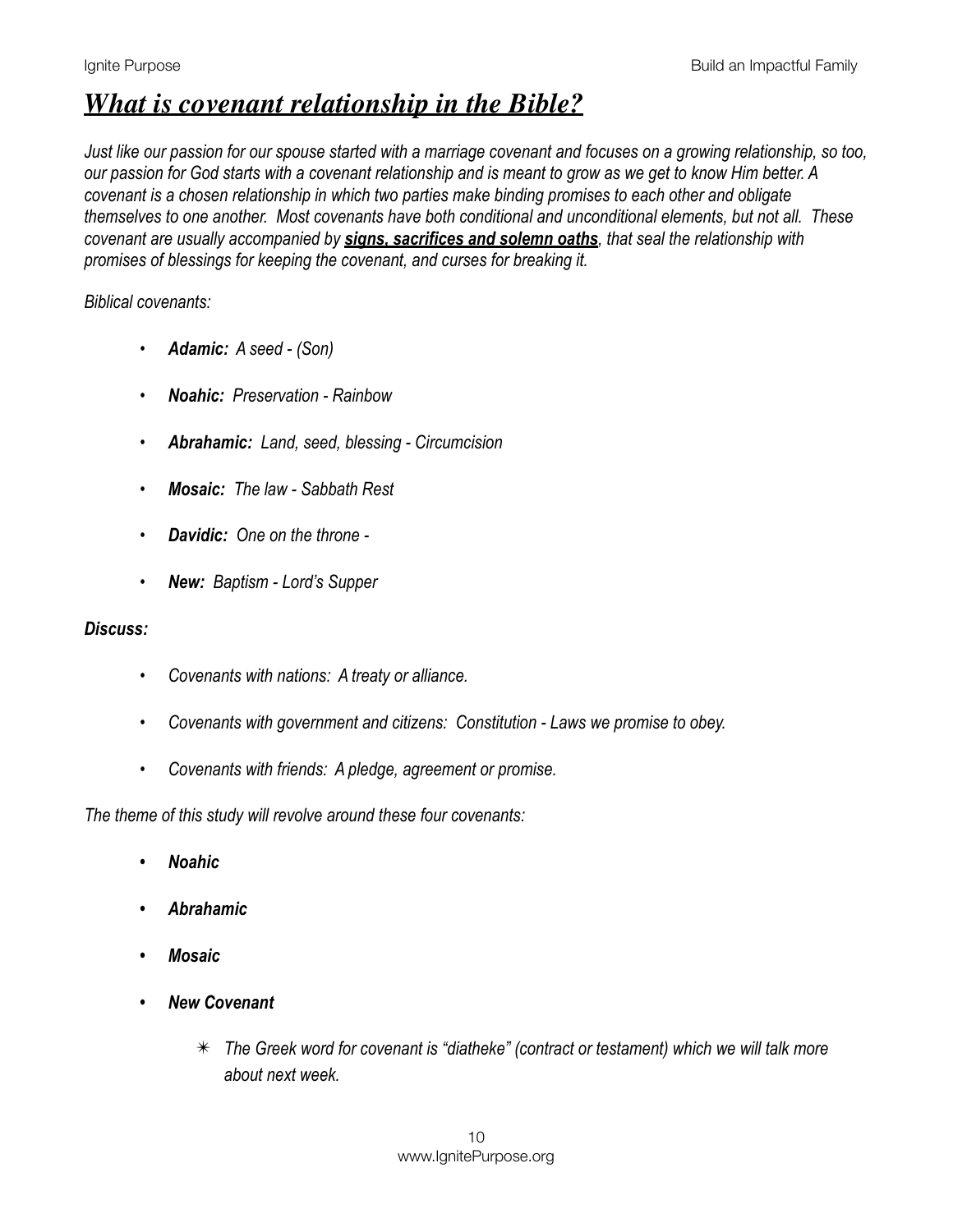#### **The word covenant is mentioned 298 times in the Bible.**

For now, let's start where covenant is first mentioned in the Bible. *It is between God and Noah.* 

# *Breakout and Read Genesis 6 & Genesis 9:9-18 as a Couple*

#### **Focus on verses 6:18-22 and discuss:**

- *• Who established the covenant?*
- *• Was it only for Noah?*
- *• Are we Noah's decedents?*
- *• Was it conditional or non-conditional?*
- *• What is the sign?*
- *• How long is the covenant?*
- *• What happened to people not of the covenant?*

### *What did you learn?*

The **old testament** word for covenant is *"berith"* which means passing between flesh. When the Bible says that God made a covenant, the word *"made"* in the Old Testament is the word *"karath,"* which means to "cut." So, *"karath berith"* means to cut a covenant by cutting flesh and passing between the pieces. You will understand more as you read the following passages.

\_\_\_\_\_\_\_\_\_\_\_\_\_\_\_\_\_\_\_\_\_\_\_\_\_\_\_\_\_\_\_\_\_\_\_\_\_\_\_\_\_\_\_\_\_\_\_\_\_\_\_\_\_\_\_\_\_\_\_\_\_\_\_\_\_\_\_\_\_\_\_\_\_\_\_\_\_\_\_\_\_\_\_\_\_\_\_\_\_\_\_\_

\_\_\_\_\_\_\_\_\_\_\_\_\_\_\_\_\_\_\_\_\_\_\_\_\_\_\_\_\_\_\_\_\_\_\_\_\_\_\_\_\_\_\_\_\_\_\_\_\_\_\_\_\_\_\_\_\_\_\_\_\_\_\_\_\_\_\_\_\_\_\_\_\_\_\_\_\_\_\_\_\_\_\_\_\_\_\_\_\_\_\_\_

\_\_\_\_\_\_\_\_\_\_\_\_\_\_\_\_\_\_\_\_\_\_\_\_\_\_\_\_\_\_\_\_\_\_\_\_\_\_\_\_\_\_\_\_\_\_\_\_\_\_\_\_\_\_\_\_\_\_\_\_\_\_\_\_\_\_\_\_\_\_\_\_\_\_\_\_\_\_\_\_\_\_\_\_\_\_\_\_\_\_\_\_

\_\_\_\_\_\_\_\_\_\_\_\_\_\_\_\_\_\_\_\_\_\_\_\_\_\_\_\_\_\_\_\_\_\_\_\_\_\_\_\_\_\_\_\_\_\_\_\_\_\_\_\_\_\_\_\_\_\_\_\_\_\_\_\_\_\_\_\_\_\_\_\_\_\_\_\_\_\_\_\_\_\_\_\_\_\_\_\_\_\_\_\_

\_\_\_\_\_\_\_\_\_\_\_\_\_\_\_\_\_\_\_\_\_\_\_\_\_\_\_\_\_\_\_\_\_\_\_\_\_\_\_\_\_\_\_\_\_\_\_\_\_\_\_\_\_\_\_\_\_\_\_\_\_\_\_\_\_\_\_\_\_\_\_\_\_\_\_\_\_\_\_\_\_\_\_\_\_\_\_\_\_\_\_\_

\_\_\_\_\_\_\_\_\_\_\_\_\_\_\_\_\_\_\_\_\_\_\_\_\_\_\_\_\_\_\_\_\_\_\_\_\_\_\_\_\_\_\_\_\_\_\_\_\_\_\_\_\_\_\_\_\_\_\_\_\_\_\_\_\_\_\_\_\_\_\_\_\_\_\_\_\_\_\_\_\_\_\_\_\_\_\_\_\_\_\_\_

\_\_\_\_\_\_\_\_\_\_\_\_\_\_\_\_\_\_\_\_\_\_\_\_\_\_\_\_\_\_\_\_\_\_\_\_\_\_\_\_\_\_\_\_\_\_\_\_\_\_\_\_\_\_\_\_\_\_\_\_\_\_\_\_\_\_\_\_\_\_\_\_\_\_\_\_\_\_\_\_\_\_\_\_\_\_\_\_\_\_\_\_

\_\_\_\_\_\_\_\_\_\_\_\_\_\_\_\_\_\_\_\_\_\_\_\_\_\_\_\_\_\_\_\_\_\_\_\_\_\_\_\_\_\_\_\_\_\_\_\_\_\_\_\_\_\_\_\_\_\_\_\_\_\_\_\_\_\_\_\_\_\_\_\_\_\_\_\_\_\_\_\_\_\_\_\_\_\_\_\_\_\_\_\_

\_\_\_\_\_\_\_\_\_\_\_\_\_\_\_\_\_\_\_\_\_\_\_\_\_\_\_\_\_\_\_\_\_\_\_\_\_\_\_\_\_\_\_\_\_\_\_\_\_\_\_\_\_\_\_\_\_\_\_\_\_\_\_\_\_\_\_\_\_\_\_\_\_\_\_\_\_\_\_\_\_\_\_\_\_\_\_\_\_\_\_\_

\_\_\_\_\_\_\_\_\_\_\_\_\_\_\_\_\_\_\_\_\_\_\_\_\_\_\_\_\_\_\_\_\_\_\_\_\_\_\_\_\_\_\_\_\_\_\_\_\_\_\_\_\_\_\_\_\_\_\_\_\_\_\_\_\_\_\_\_\_\_\_\_\_\_\_\_\_\_\_\_\_\_\_\_\_\_\_\_\_\_\_\_

\_\_\_\_\_\_\_\_\_\_\_\_\_\_\_\_\_\_\_\_\_\_\_\_\_\_\_\_\_\_\_\_\_\_\_\_\_\_\_\_\_\_\_\_\_\_\_\_\_\_\_\_\_\_\_\_\_\_\_\_\_\_\_\_\_\_\_\_\_\_\_\_\_\_\_\_\_\_\_\_\_\_\_\_\_\_\_\_\_\_\_\_

\_\_\_\_\_\_\_\_\_\_\_\_\_\_\_\_\_\_\_\_\_\_\_\_\_\_\_\_\_\_\_\_\_\_\_\_\_\_\_\_\_\_\_\_\_\_\_\_\_\_\_\_\_\_\_\_\_\_\_\_\_\_\_\_\_\_\_\_\_\_\_\_\_\_\_\_\_\_\_\_\_\_\_\_\_\_\_\_\_\_\_\_